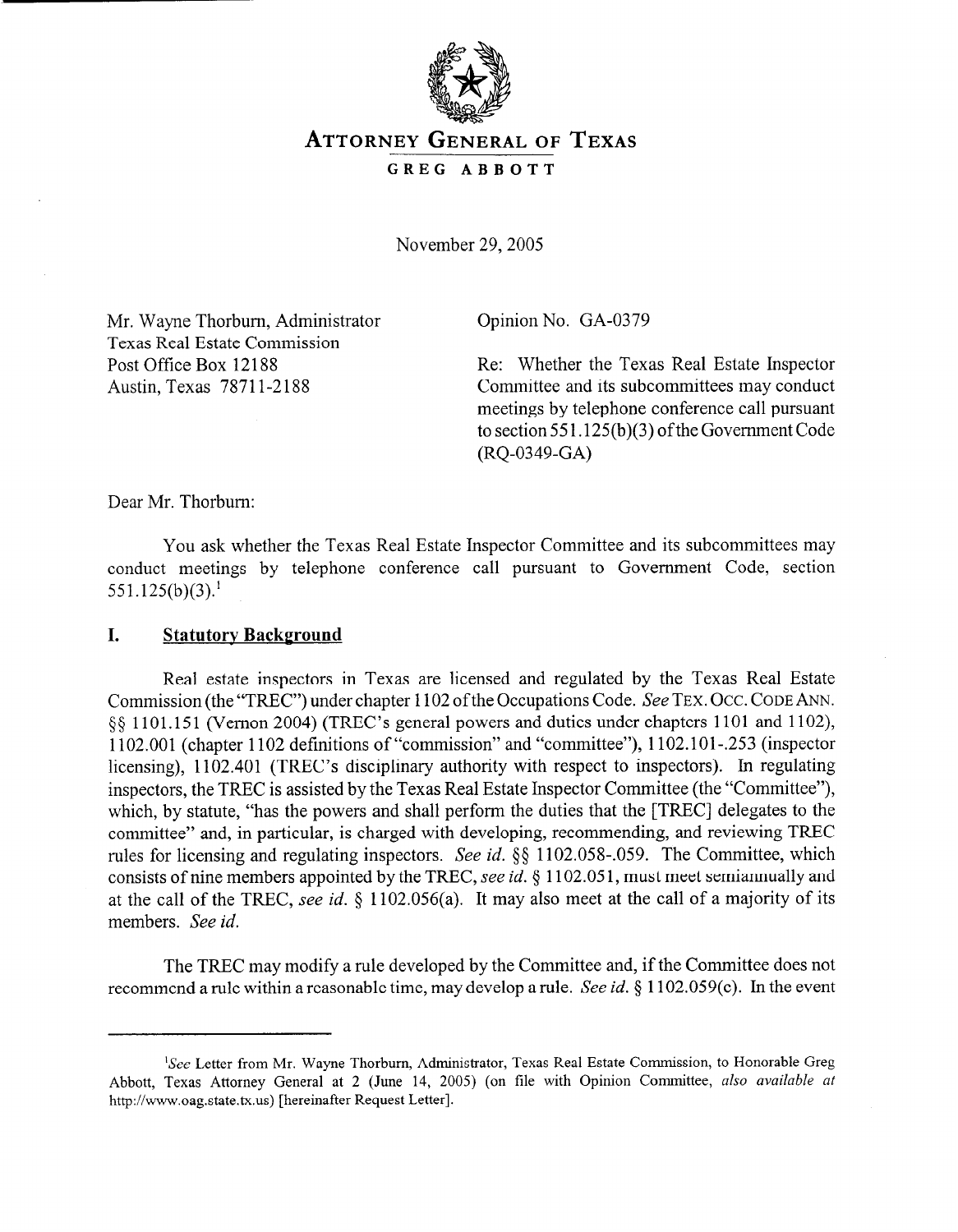the Committee decides not to develop or recommend a rule to the TREC, chapter 1102 provides for the creation of an "ad hoc body" consisting of four TREC members and three Committee members to consider the Committee's position. See id. § 1102.059(d). In addition, chapter 1102 provides that the TREC "shall consider the committee's recommendations relating to qualifications and licensing of inspectors to assure the public of a quality professional inspection system in real estate transactions in this state." *Id.* § 1102.060. In contested cases regarding an inspector, the TREC may "(1) authorize the committee to conduct administrative hearings, recommend the entry of final orders, or both; and (2) authorize specific employees to conduct hearings and render final decisions." *Id.* § 1102.061. The TREC "shall adopt procedural rules to be used by the committee in implementing its powers and duties." *Id.* § 1102.062.

You do not provide any information about the activities of the Committee's subcommittees, which are not addressed in chapter 1102. We assume that the TREC delegates duties to the Committee and that the subcommittees work on tasks delegated by the Committee, not the TREC.

You ask about meeting by telephone conference call under the Open Meetings Act (or "the Act"), Government Code chapter 551. See Request Letter, *supra* note 1, at 2. The Act applies to a "governmental body," a term that it expressly defines in section  $551.001(3)$  of the Government Code to include specific categories of bodies governing state and local entities; advisory bodies are not expressly included in the list. See **TEX. GOV'T CODE ANN.** 5 55 l.OOl(3) (Vernon 2004). The legislature also sometimes expressly provides in other statutes that an entity is subject to the Act, as it has in chapter 1102 of the Occupations Code: "The committee is subject to Chapters 551, 552, 2001, and 2002, Government Code." TEX. Occ. CODE ANN. § 1102.057 (Vernon 2004).

The Open Meetings Act requires a governmental body or other entity subject to its provisions to post notice of its meetings and to hold its meetings in public. See **TEX. GOV'T CODE ANN. \$9**  551.002, .041 (Vernon 2004). In the absence of specific statutory authority, a meeting held by telephone conference call or similar means does not meet the Act's requirements. See Tex. Att'y Gen. Op. Nos. JC-0352 (2001), JC-0194 (2000), DM-478 (1998), DM-207 (1993), JM-584 (1986). Certain provisions in subchapter F of the Open Meetings Act authorize specific governmental bodies to meet by telephone conference call. See, e.g., TEX. GOV'T CODE ANN. §§ 551.121-.124 (Vernon 2004). None ofthese provisions applies to the Committee, nor does chapter 1102 ofthe Occupations Code address meeting by telephone.

Section 551.125 of the Government Code, another subchapter F provision, grants more general authority to meet by telephone conference call in certain circumstances:

> (a) Except as otherwise provided by this subchapter, this chapter does not prohibit a governmental body from holding an open or closed meeting by telephone conference call.

> (b) A meeting held by telephone conference call may be held only if: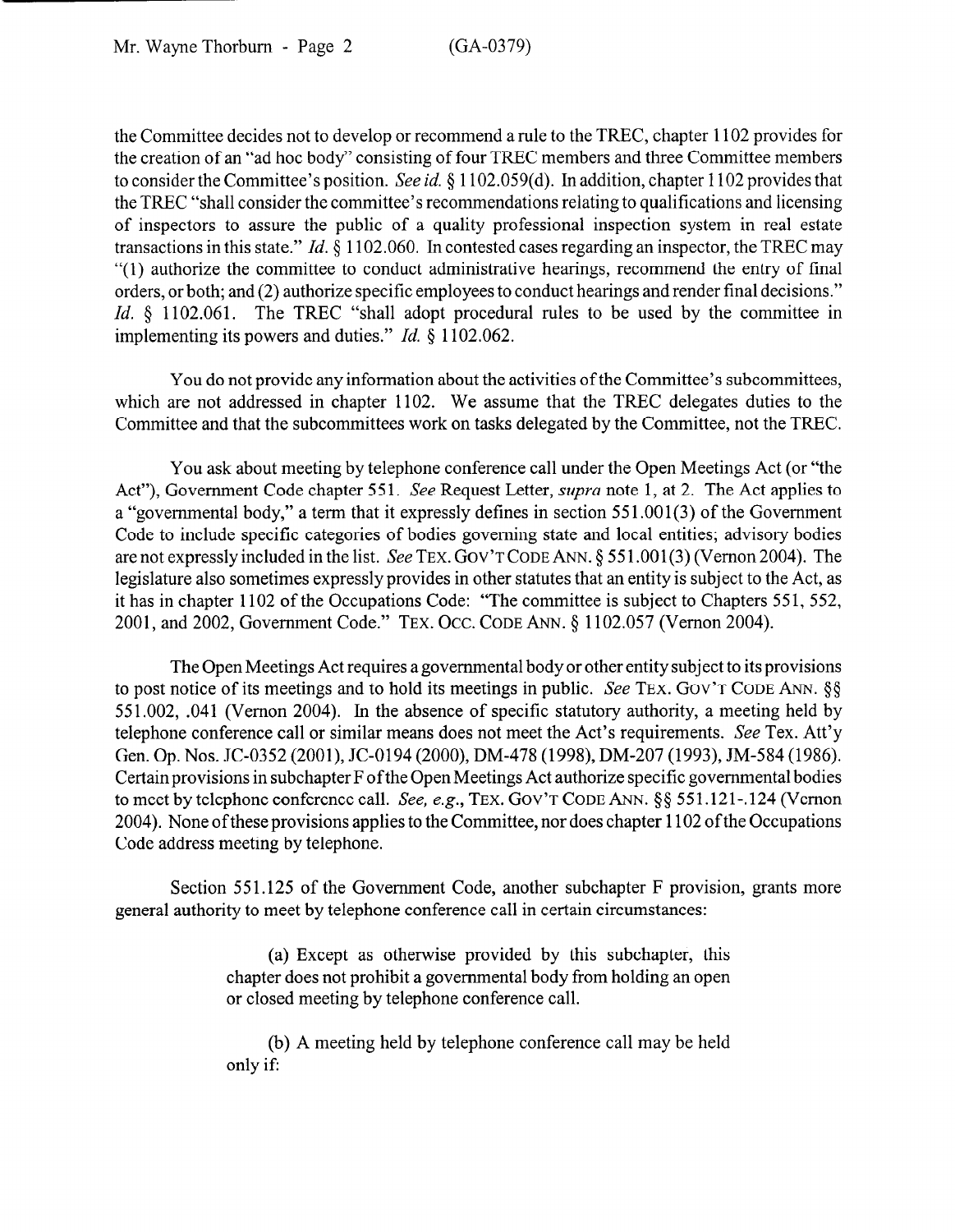(1) an emergency or public necessity exists within the meaning of Section 551.045 of this chapter; and

(2) the convening at one location of a quorum of the governmental body is difficult or impossible; or

(3) the meeting is held by an advisory board.

*Id.*  $\S$  551.125(a)-(b). The meeting is subject to notice requirements:

(c) The telephone conference call meeting is subject to the notice requirements applicable to other meetings.

(d) The notice of the telephone conference call meeting must specify as the location of the meeting the location where meetings of the governmental body are usually held.

*Id.* § 551.125(c)-(d). And the meeting must be audible to the public, with two-way communication between the meeting location and the members who participate from another location via telephone:

> (e) Each part of the telephone conference call meeting that is required to be open to the public shall be audible to the public at the location specified in the notice of the meeting as the location of the meeting and shall be tape-recorded. The tape recording shall be made available to the public.

> (f) The location designated in the notice as the location of the meeting shall provide two-way communication during the entire telephone conference call meeting and the identification of each party to the telephone conference shall be clearly stated prior to speaking.

*Id. 9* 551.125(e)-(f).

Section 551.125(b) generally permits a meeting by telephone conference call only when there is an emergency or public necessity and it is difficult or impossible to convene a quorum of the governmental body at one location. See *id.*  $\S$  551.125(b)(1)-(2). Section 551.125(b)(3) by its plain terms, however, permits an advisory board to meet by telephone conference call without satisfying those conditions: "A meeting held by telephone conference call may be held only if. . . the meeting is held by an advisory board." *Id.* 9 551.125(b)(3). Whether held under the authority of section  $551.125(b)(1)-(2)$  or (3), however, a meeting by telephone conference call is subject to the notice and openness requirements set forth in section  $551.125(c)$ -(f).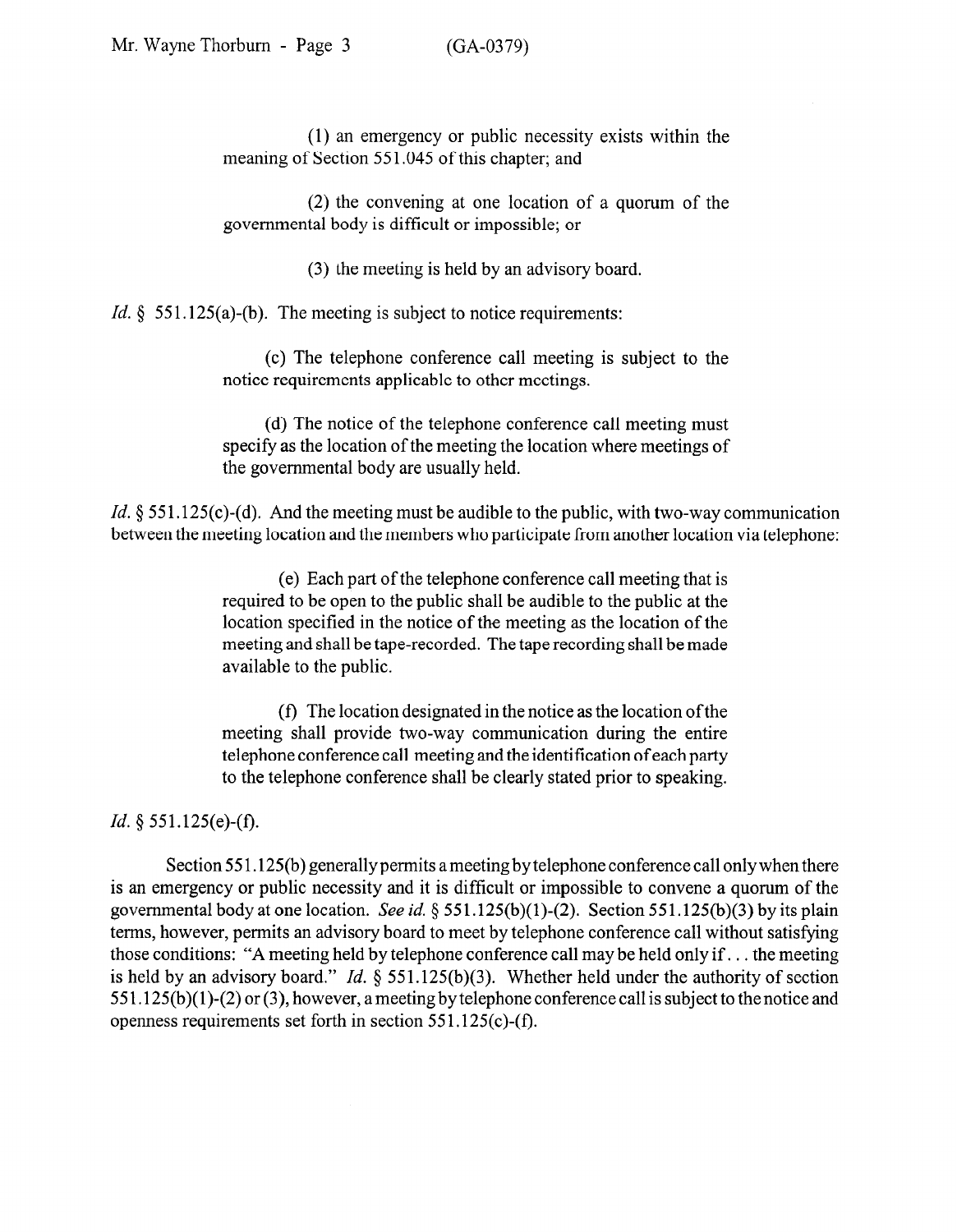### **II. Analysis**

You ask whether the Committee and its subcommittees are advisory bodies that may conduct meetings by telephone conference call pursuant to section 551.125(b)(3). Chapter 1102 of the Occupations Code creates the Committee and makes it subject to the Open Meetings Act. See **TEX.**  OCC. CODE ANN. §§ 1102.051, .057-.058 (Vernon 2004). But chapter 1102 does not expressly provide that the Committee acts in an advisory capacity. See *id.* On the face of chapter 1102, it appears that the Committee's powers are generally advisory in nature. For example, the Committee is charged with recommending rules and fees, see *id.* 5 1102.058(b), and with developing, recommending, and reviewing TREC rules in an "advisory capacity," *id.* § 1102.059(a). The TREC is vested with authority to administer chapter 1102 and to adopt rules to administer the chapter. See id. \$1102.058(b)(1). However, other provisions authorize the TREC to delegate additional authority to the Committee. In particular, section 1102.058(a) broadly provides that the Committee "has the powers and shall perform the duties that the [TREC] delegates to the committee." *Id. 6* 1102.058(a); see also id. § 1102.061 ("In contested cases regarding an inspector, the [TREC] may . . . authorize the committee to conduct administrative hearings, recommend the entry of final orders, or both[ .I"). And section 1102.062 refers to the Committee's "powers and duties." *Id. \$* 1102.062.

Section 551.125 does not define the term "advisory board," nor is the term defined elsewhere in the Open Meetings Act or Texas statutes.<sup>2</sup> It is also not clear from the face of section 55 1.125(b)(3) what criteria must be met for a board to be "advisory." For example, courts and this office have concluded with respect to state advisory entities not expressly made subject to the Act that "before the Act is applicable to a meeting of a statewide public body, five prerequisites must be met." Tex. Att'y Gen. Op. *No.* H-772 (1976) at *2; GulfReg'l Educ. Television Affiliates v. Univ. of Houston, 746* S.W.2d 803, 809 (Tex. App.-Houston [14th Dist.] 1988, writ denied) (citing Tex. Att'y Gen. Op. No. H-772); *see also Beasley v. Molett,* 95 S.W.3d 590,606 (Tex. App.-Beaumont 2002, pet. denied); Tex. Att'y Gen. Op. No. GA-0232 (2004). However, these criteria are not necessarily appropriate to determine whether an entity **is** an advisory board under section 551.125(b)(3). These criteria often require a factual inquiry into the body's actual duties and powers.3 Thus, as a practical matter it may be difficult for an entity's members and interested citizens to apply these criteria to assess whether the entity may meet under section  $551.125(b)(3)$ , a result we doubt the legislature intended. See **TEX. GOV'T CODE ANN.** \$5 3 11.02 l(3)-(4) (Vernon

 $2$ Two Government Code provisions define the similar general term "advisory committee" to refer to an entity that has as its primary function advising a state agency. See **TEX. GOV'T CODE** ANN. \$9 325.002(2) (Vernon 2005) ("'Advisory committee' means a committee, council, commission, or other entity created under state law whose primary function is to advise a state agency.") (Sunset Law), 2110.001 (Vernon Supp. 2005) ("In this chapter, 'advisory committee' means a committee, council, commission, task force, or other entity with multiple members that has as its primary function advising a state agency in the executive branch of state government.").

*<sup>&#</sup>x27;See GulfReg '1 Educ. Television Afiliates,* 746 S.W.2d at 809 ("( 1) The body must be an entity within the executive or legislative department of the state; (2) The entity must be under the control of one or more elected or appointed members; (3) The meeting must involve formal action or deliberation between a quorum of members; (4) The discussion or action must involve public business or public policy; and (5) The entity must have supervision or control over that public business or policy."). In the case of an advisory body, whether it meets the fifth criterion will depend upon the facts. See, e.g., Tex. Att'y Gen. Op. Nos. JM-331 (1985) at 1-2, H-994 (1977) at 2-3.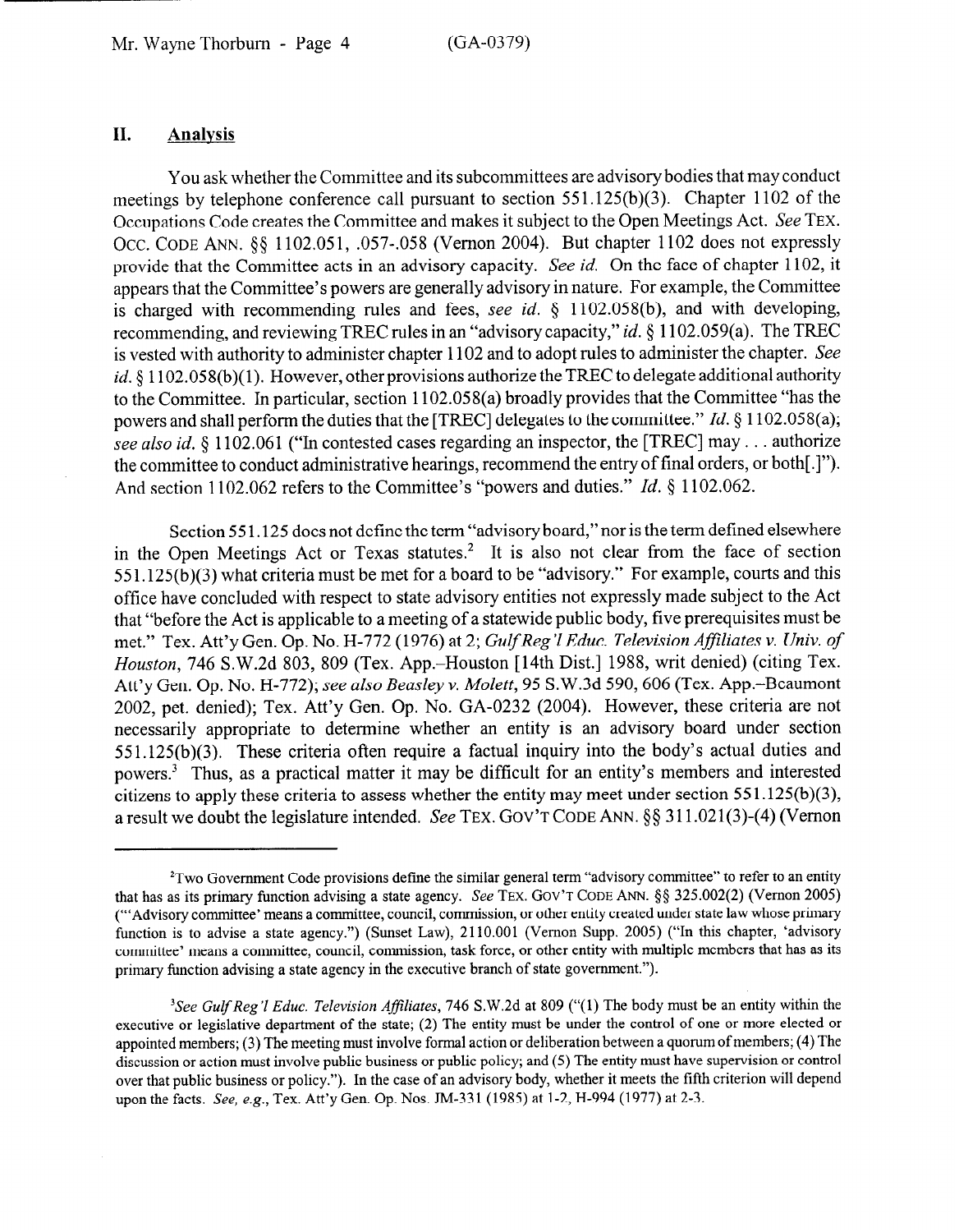2005) ("In enacting a statute, it is presumed that . . . a just and reasonable result is intended; [and] a result feasible of execution is intended[.]"),  $311.023(1)$ , (5) (in construing a statute, a court may consider the "object sought to be attained" and the "consequences of a particular construction") (Code Construction Act). Moreover, section 55 1.125(b) is an exception to the general requirement that the members of a governmental body subject to the Act must meet together in the same location and therefore must be strictly construed. See Tex. Att'y Gen. Op. No. JC-0352 (2001) at 1 ("'The Open Meetings Act contemplates that members of a governmental body participating in a meeting must be physically present unless expressly authorized to participate by other means. . . . [S]uch legislative authorizations must be strictly construed . . . ."") (quoting Tex. Att'y Gen. Op. No. DM-478 (1998) at 4). This rule of strict construction supports construing section 551.125(b)(3) to apply to entities that are clearly advisory from the face of their creating statutes because they are granted only advisory duties.

Because chapter 1102 does not expressly limit the Committee to acting in an advisory capacity and, moreover, authorizes the Committee to perform any duties delegated by the TREC without limitation, see TEX. Occ. CODE ANN. § 1102.058(a) (Vernon 2004), we conclude that the Committee is not an advisory board within the meaning of section 55 1.125(b)(3) of the Government Code. As a result, the Committee and its subcommittees may meet by telephone conference call only under section  $551.125(b)(1)-(2)$ .